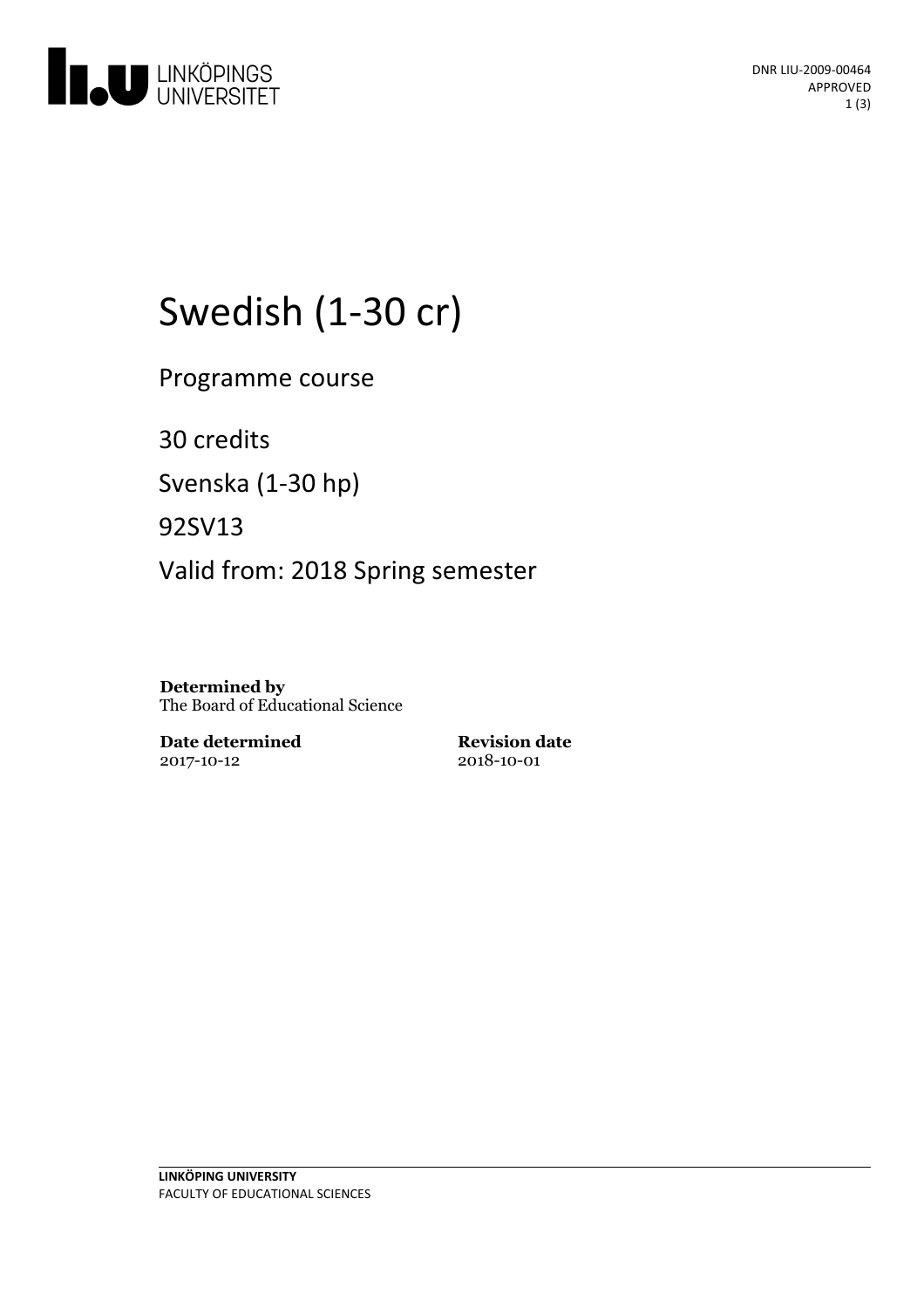### Main field of study

No Main Field of Study

Course level

First cycle

#### Advancement level

 $G_1X$ 

#### Course offered for

- Secondary School Teacher Programme with a specialization in Teaching in the Upper-Secondary School
- Secondary School Teacher Programme with a specialization in Teaching in Grades 7-9 of the Compulsory School

#### Examination

Applies to all courses regardless of grading scale.

Students failing an exam covering either the entire course or part of the course two times are entitled to have a new examiner appointed for the reexamination.

If the course has a three-graded grading scale (U - VG), following applies:

Students who have passed an examination may not retake it in order to improve their grades.

If the course is a VfU course, the following applies:

Examination of applied social and didactic abilities is limited to three (3) occasions.

## Grades

Three-grade scale, U, G, VG

#### Course literature

The course literature is decided upon by the department in question.